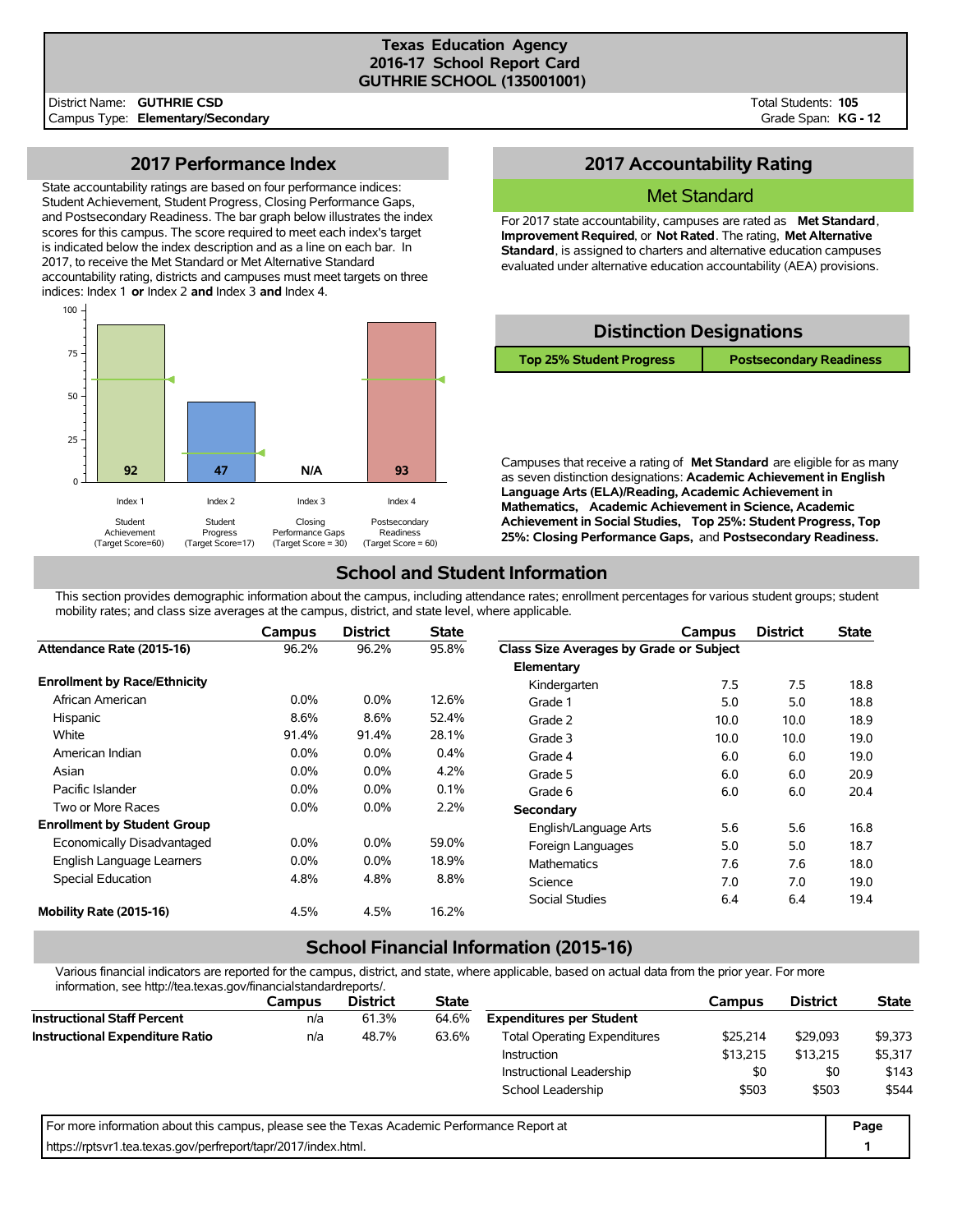| <b>Texas Education Agency</b> | <b>GUTHRIE SCHOOL (135001001)</b> |  |
|-------------------------------|-----------------------------------|--|
| 2016-17 School Report Card    | <b>GUTHRIE CSD</b>                |  |

|                                                                                                                                                                                                                                                                                                                                                                |      |              |        | All                        | African                  |                          |        | American                 |       | <b>Pacific</b>  | Two or<br>More           | Econ                     |
|----------------------------------------------------------------------------------------------------------------------------------------------------------------------------------------------------------------------------------------------------------------------------------------------------------------------------------------------------------------|------|--------------|--------|----------------------------|--------------------------|--------------------------|--------|--------------------------|-------|-----------------|--------------------------|--------------------------|
|                                                                                                                                                                                                                                                                                                                                                                |      | <b>State</b> |        | District Students American |                          | <b>Hispanic</b>          | White  | Indian                   | Asian | <b>Islander</b> | Races                    | <b>Disadv</b>            |
|                                                                                                                                                                                                                                                                                                                                                                | 2017 | 75%          | 92%    | 92%                        | $\overline{a}$           | 100%                     | 92%    |                          |       |                 |                          |                          |
|                                                                                                                                                                                                                                                                                                                                                                |      |              |        |                            |                          | 94%                      |        |                          |       |                 | $\ast$                   |                          |
|                                                                                                                                                                                                                                                                                                                                                                | 2016 | 75%          | 93%    | 93%                        | $\blacksquare$           | $\ast$                   | 93%    |                          |       |                 |                          |                          |
|                                                                                                                                                                                                                                                                                                                                                                | 2017 | 72%          | 93%    | 93%                        | $\overline{a}$           |                          | 93%    |                          |       |                 | $\ast$                   |                          |
| STAAR Percent at Approaches Grade Level or Above (Sum of All Grades Tested)<br>All Subjects<br>Reading<br>Mathematics<br>Writing<br>Science<br>Social Studies<br>Reading<br>Mathematics<br>Writing<br>Science<br>Social Studies<br>STAAR Percent at Masters Grade Level (Sum of All Grades Tested)<br>All Subjects<br>Reading<br><b>Mathematics</b><br>Writing | 2016 | 73%          | 95%    | 95%                        | $\overline{\phantom{a}}$ | 100%<br>$\ast$           | 95%    |                          |       |                 |                          |                          |
|                                                                                                                                                                                                                                                                                                                                                                | 2017 | 79%          | 92%    | 92%                        | $\overline{a}$           | $\ast$                   | 92%    |                          |       |                 | $\ast$                   |                          |
|                                                                                                                                                                                                                                                                                                                                                                | 2016 | 76%          | 95%    | 95%                        | $\overline{a}$           |                          | 94%    |                          |       |                 |                          |                          |
|                                                                                                                                                                                                                                                                                                                                                                | 2017 | 67%          | 100%   | 100%                       | $\overline{a}$           |                          | 100%   |                          |       |                 | $\overline{a}$           |                          |
|                                                                                                                                                                                                                                                                                                                                                                | 2016 | 69%          | 80%    | 80%                        |                          | $\ast$                   | 79%    |                          |       |                 |                          |                          |
|                                                                                                                                                                                                                                                                                                                                                                | 2017 | 79%          | 88%    | 88%                        |                          | ∗                        | 86%    |                          |       |                 |                          |                          |
|                                                                                                                                                                                                                                                                                                                                                                | 2016 | 79%          | 90%    | 90%                        | $\overline{a}$           | ∗                        | 94%    |                          |       |                 | $\ast$                   |                          |
|                                                                                                                                                                                                                                                                                                                                                                | 2017 | 77%          | 89%    | 89%                        | $\overline{\phantom{a}}$ | ∗                        | 88%    | $\overline{\phantom{a}}$ |       | ٠               | $\overline{\phantom{0}}$ | $\overline{\phantom{a}}$ |
|                                                                                                                                                                                                                                                                                                                                                                | 2016 | 77%          | 94%    | 94%                        |                          | $\ast$                   | 93%    |                          |       |                 |                          |                          |
| STAAR Percent at Meets Grade Level (Sum of All Grades Tested)                                                                                                                                                                                                                                                                                                  |      |              |        |                            |                          |                          |        |                          |       |                 |                          |                          |
| Two or More Subjects 2017                                                                                                                                                                                                                                                                                                                                      |      | 48%          | 72%    | 72%                        | $\overline{a}$           | *                        | 73%    |                          |       |                 |                          |                          |
|                                                                                                                                                                                                                                                                                                                                                                | 2016 | 45%          | 64%    | 64%                        | $\overline{\phantom{a}}$ | ∗                        | 65%    |                          |       |                 | $\ast$                   |                          |
|                                                                                                                                                                                                                                                                                                                                                                | 2017 | 48%          | 65%    | 65%                        | $\overline{\phantom{a}}$ | $\ast$                   | 66%    |                          |       |                 |                          |                          |
|                                                                                                                                                                                                                                                                                                                                                                | 2016 | 46%          | 63%    | 63%                        | $\overline{a}$           | 100%                     | 59%    |                          |       |                 | $\ast$                   |                          |
|                                                                                                                                                                                                                                                                                                                                                                | 2017 | 48%          | 83%    | 83%                        | $\overline{a}$           | $\ast$                   | 83%    |                          |       |                 |                          |                          |
|                                                                                                                                                                                                                                                                                                                                                                | 2016 | 43%          | 77%    | 77%                        | $\overline{\phantom{a}}$ | $\ast$                   | 79%    |                          |       |                 | $\ast$                   |                          |
|                                                                                                                                                                                                                                                                                                                                                                | 2017 | 38%          | 77%    | 77%                        |                          | $\overline{a}$           | 77%    |                          |       |                 |                          |                          |
|                                                                                                                                                                                                                                                                                                                                                                | 2016 | 41%          | 60%    | 60%                        |                          | $\ast$                   | 58%    |                          |       |                 |                          |                          |
|                                                                                                                                                                                                                                                                                                                                                                | 2017 | 52%          | 71%    | 71%                        | $\overline{\phantom{a}}$ | $\ast$                   | 71%    | $\overline{\phantom{a}}$ |       |                 |                          | $\overline{\phantom{a}}$ |
|                                                                                                                                                                                                                                                                                                                                                                | 2016 | 47%          | 62%    | 62%                        | $\overline{\phantom{a}}$ | $\ast$                   | 65%    |                          |       |                 | $\ast$                   | $\overline{\phantom{a}}$ |
|                                                                                                                                                                                                                                                                                                                                                                | 2017 | 51%          | 50%    | 50%                        | $\overline{a}$           | $\ast$                   | 50%    |                          |       |                 |                          |                          |
|                                                                                                                                                                                                                                                                                                                                                                | 2016 | 47%          | 61%    | 61%                        |                          | $\ast$                   | 67%    |                          |       |                 |                          |                          |
|                                                                                                                                                                                                                                                                                                                                                                |      |              |        |                            |                          |                          |        |                          |       |                 |                          |                          |
|                                                                                                                                                                                                                                                                                                                                                                |      |              |        |                            |                          | ∗                        | 37%    |                          |       |                 |                          |                          |
|                                                                                                                                                                                                                                                                                                                                                                | 2017 | 20%          | 36%    | 36%                        | $\overline{a}$           | $\ast$                   |        |                          |       |                 | $\ast$                   |                          |
|                                                                                                                                                                                                                                                                                                                                                                | 2016 | 18%          | 24%    | 24%                        | $\overline{a}$           | ∗                        | 25%    |                          |       |                 |                          |                          |
|                                                                                                                                                                                                                                                                                                                                                                | 2017 | 19%          | 32%    | 32%                        |                          |                          | 32%    |                          |       |                 |                          |                          |
|                                                                                                                                                                                                                                                                                                                                                                | 2016 | 17%          | 23%    | 23%                        | $\overline{a}$           | ∗                        | 24%    |                          |       | ٠               | $\ast$                   |                          |
|                                                                                                                                                                                                                                                                                                                                                                | 2017 | 23%          | 50%    | 50%                        |                          | $\ast$                   | 52%    |                          |       |                 |                          |                          |
|                                                                                                                                                                                                                                                                                                                                                                | 2016 | 19%          | 33%    | 33%                        |                          | ∗                        | 37%    |                          |       |                 | $\ast$                   |                          |
|                                                                                                                                                                                                                                                                                                                                                                | 2017 | 12%          | $\ast$ | $\star$                    |                          | $\overline{\phantom{a}}$ | $\ast$ |                          |       |                 |                          | $\overline{\phantom{a}}$ |
|                                                                                                                                                                                                                                                                                                                                                                | 2016 | 15%          | 25%    | 25%                        |                          | ∗                        | 26%    |                          |       |                 |                          |                          |
| Science                                                                                                                                                                                                                                                                                                                                                        | 2017 | 19%          | 21%    | 21%                        |                          | ∗                        | 24%    |                          |       |                 |                          |                          |
|                                                                                                                                                                                                                                                                                                                                                                | 2016 | 16%          | $\ast$ | $\star$                    |                          | ∗                        | $\ast$ |                          |       |                 |                          |                          |
| Social Studies                                                                                                                                                                                                                                                                                                                                                 | 2017 | 27%          | 33%    | 33%                        |                          | $\ast$                   | 31%    |                          |       |                 |                          |                          |
|                                                                                                                                                                                                                                                                                                                                                                | 2016 | 22%          | $\ast$ | $\star$                    |                          | $\ast$                   | $\ast$ |                          |       |                 |                          |                          |
| <b>STAAR Percent Met or Exceeded Progress</b>                                                                                                                                                                                                                                                                                                                  |      |              |        |                            |                          |                          |        |                          |       |                 |                          |                          |
| All Subjects                                                                                                                                                                                                                                                                                                                                                   | 2017 | 61%          | 73%    | 73%                        |                          | *                        | 74%    |                          |       |                 |                          |                          |
|                                                                                                                                                                                                                                                                                                                                                                | 2016 | 62%          | 67%    | 67%                        |                          | ∗                        | 66%    |                          |       |                 | $\ast$                   |                          |
| Reading                                                                                                                                                                                                                                                                                                                                                        | 2017 | 59%          | 64%    | 64%                        |                          | ∗                        | 64%    |                          |       |                 |                          |                          |
|                                                                                                                                                                                                                                                                                                                                                                | 2016 | 60%          | 53%    | 53%                        |                          | ∗                        | $\ast$ |                          |       |                 |                          |                          |
| Mathematics                                                                                                                                                                                                                                                                                                                                                    | 2017 | 64%          | 83%    | 83%                        |                          | ∗                        | 84%    |                          |       |                 |                          |                          |
|                                                                                                                                                                                                                                                                                                                                                                | 2016 | 63%          | 80%    | 80%                        |                          | ∗                        | 82%    |                          |       |                 | $\ast$                   | $\overline{\phantom{a}}$ |
|                                                                                                                                                                                                                                                                                                                                                                |      |              |        |                            |                          |                          |        |                          |       |                 |                          |                          |

For more information about this campus, please see the Texas Academic Performance Report at **Page Page** https://rptsvr1.tea.texas.gov/perfreport/tapr/2017/index.html. **2**

'?' Indicates that the data for this item were statistically improbable, or were reported outside a reasonable range. '-' Indicates zero observations reported for this group. \*' Indicates results are masked due to small numbers to protect student confidentiality. Ma' Indicates data reporting is not applicable for this group.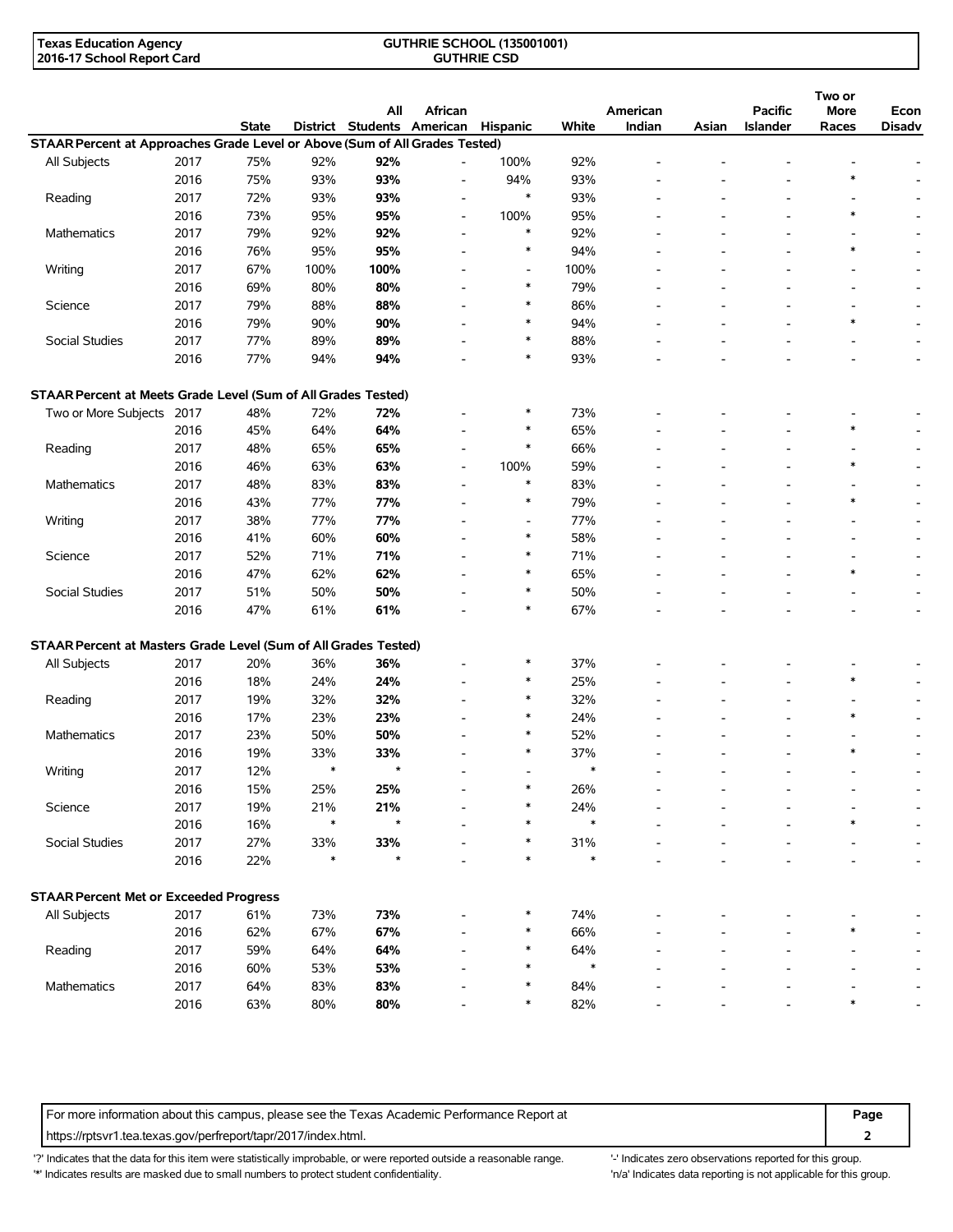#### **GUTHRIE SCHOOL (135001001) GUTHRIE CSD**

|                                                                    |      | <b>State</b> | <b>District</b> |         | African<br>Campus American | Hispanic | White  | American<br>Indian | Asian | <b>Pacific</b><br>Islander | Two or<br><b>More</b><br>Races | Econ<br><b>Disadv</b> |
|--------------------------------------------------------------------|------|--------------|-----------------|---------|----------------------------|----------|--------|--------------------|-------|----------------------------|--------------------------------|-----------------------|
| <b>STAAR Percent Exceeded Progress</b>                             |      |              |                 |         |                            |          |        |                    |       |                            |                                |                       |
| All Subjects                                                       | 2017 | 19%          | 21%             | 21%     |                            | $\ast$   | 20%    |                    |       |                            |                                |                       |
|                                                                    | 2016 | 17%          | 14%             | 14%     |                            | $\ast$   | 12%    |                    |       |                            |                                |                       |
| Reading                                                            | 2017 | 17%          | 14%             | 14%     |                            | *        | 14%    |                    |       |                            |                                |                       |
|                                                                    | 2016 | 16%          | 12%             | 12%     |                            | $\ast$   | $\ast$ |                    |       |                            |                                |                       |
| Mathematics                                                        | 2017 | 20%          | 29%             | 29%     |                            | $\ast$   | 26%    |                    |       |                            |                                |                       |
|                                                                    | 2016 | 17%          | 16%             | 16%     |                            | $\ast$   | 18%    |                    |       |                            | $\ast$                         |                       |
| Progress of Prior-Year Non-Proficient Students (Sum of Grades 4-8) |      |              |                 |         |                            |          |        |                    |       |                            |                                |                       |
| Reading                                                            | 2017 | 35%          | $\ast$          | $\star$ |                            |          | $\ast$ |                    |       |                            |                                |                       |
|                                                                    | 2016 | 35%          | $\ast$          | $\star$ |                            | $\ast$   | $\ast$ |                    |       |                            |                                |                       |
| Mathematics                                                        | 2017 | 43%          | $\ast$          |         |                            |          | $\ast$ |                    |       |                            |                                |                       |
| <b>Students Success Initiative</b><br>Grade 5                      |      |              |                 |         |                            |          |        |                    |       |                            |                                |                       |
| Students Approaching Grade Level on First STAAR Administration     |      |              |                 |         |                            |          |        |                    |       |                            |                                |                       |
| Reading                                                            | 2017 | 72%          | 83%             | 83%     |                            |          | 83%    |                    |       |                            |                                |                       |
| <b>Mathematics</b>                                                 | 2017 | 81%          | 83%             | 83%     |                            |          | 83%    |                    |       |                            |                                |                       |
| Students Requiring Accelerated Instruction                         |      |              |                 |         |                            |          |        |                    |       |                            |                                |                       |
| Reading                                                            | 2017 | 28%          | $\ast$          | $\ast$  |                            |          |        |                    |       |                            |                                |                       |
| <b>Mathematics</b>                                                 | 2017 | 19%          | $\ast$          | $\star$ |                            |          | $\ast$ |                    |       |                            |                                |                       |
| <b>STAAR Cumulative Met Standard</b>                               |      |              |                 |         |                            |          |        |                    |       |                            |                                |                       |
| Reading                                                            | 2017 | 81%          | 83%             | 83%     |                            |          | 83%    |                    |       |                            |                                |                       |
| Mathematics                                                        | 2017 | 87%          | 83%             | 83%     |                            |          | 83%    |                    |       |                            |                                |                       |
| Grade 8                                                            |      |              |                 |         |                            |          |        |                    |       |                            |                                |                       |
| Students Approaching Grade Level on First STAAR Administration     |      |              |                 |         |                            |          |        |                    |       |                            |                                |                       |
| Reading                                                            | 2017 | 76%          | 100%            | 100%    |                            | *        | 100%   |                    |       |                            |                                |                       |
| <b>Mathematics</b>                                                 | 2017 | 75%          | 91%             | 91%     |                            | $\ast$   | 90%    |                    |       |                            |                                |                       |
| Students Requiring Accelerated Instruction                         |      |              |                 |         |                            |          |        |                    |       |                            |                                |                       |
| Reading                                                            | 2017 | 24%          | $\ast$          |         |                            | $\ast$   | $\ast$ |                    |       |                            |                                |                       |
| Mathematics                                                        | 2017 | 25%          | $\ast$          | $\star$ |                            | $\ast$   | $\ast$ |                    |       |                            |                                |                       |
| <b>STAAR Cumulative Met Standard</b>                               |      |              |                 |         |                            |          |        |                    |       |                            |                                |                       |
| Reading                                                            | 2017 | 85%          | 100%            | 100%    |                            |          | 100%   |                    |       |                            |                                |                       |
| Mathematics                                                        | 2017 | 85%          | 91%             | 91%     |                            | $\ast$   | 90%    |                    |       |                            |                                |                       |

For more information about this campus, please see the Texas Academic Performance Report at **Page Page** https://rptsvr1.tea.texas.gov/perfreport/tapr/2017/index.html. **3**

'?' Indicates that the data for this item were statistically improbable, or were reported outside a reasonable range. '' Indicates zero observations reported for this group. '\*' Indicates results are masked due to small numbers to protect student confidentiality. Ma' Indicates data reporting is not applicable for this group.